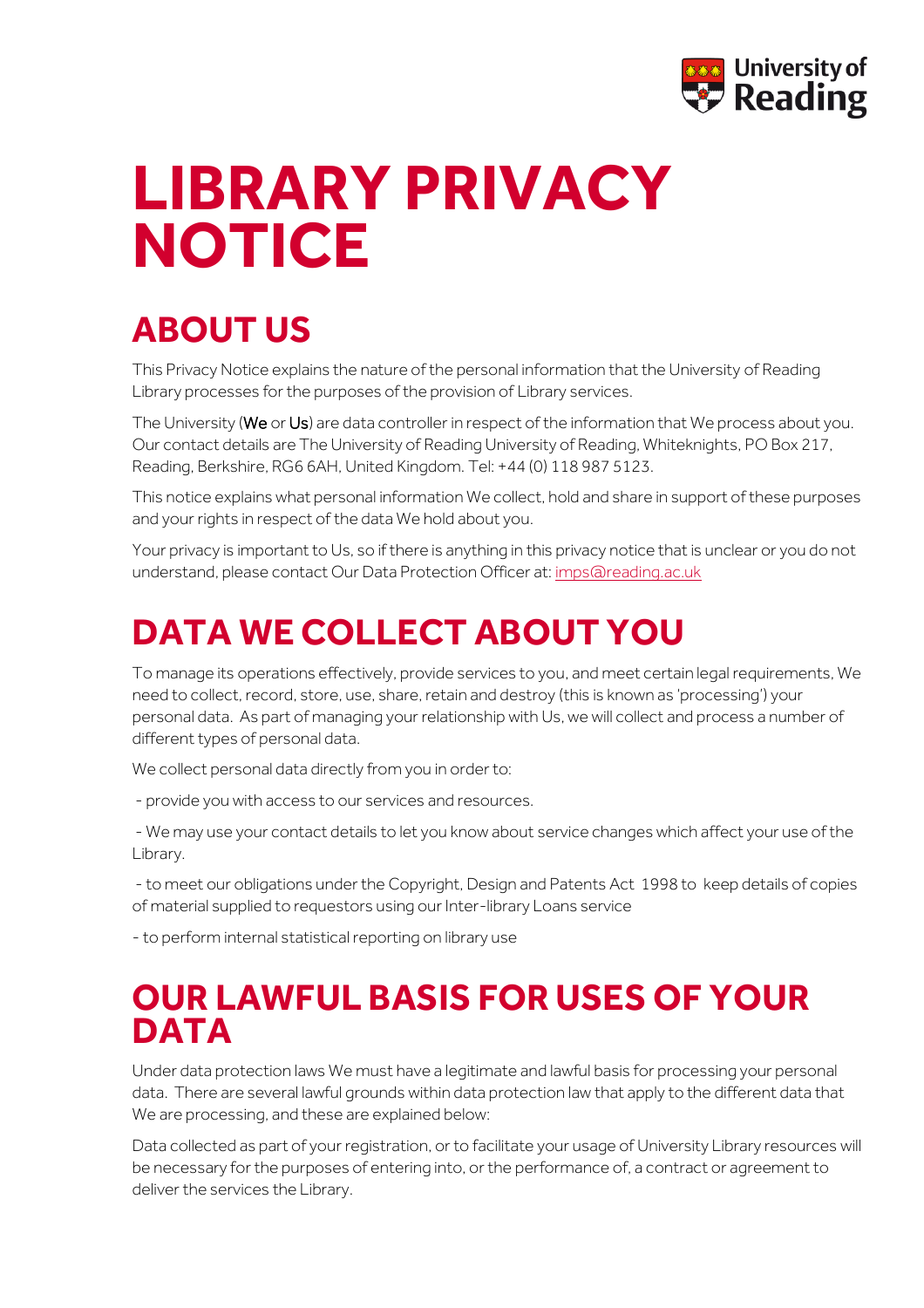## **WHO WE SHARE YOUR DATA WITH**

We may be required to share limited personal information relating to library resources usage with the Copyright Licensing Authority (CLA) as part of our statutory obligations. This will only be shared where requested and for the legitimate limited purposes of the CLA.

We do not supply your data to third parties outside the University of Reading unless with your explicit consent unless required by law.

## **RETENTION OF YOUR DATA**

We keep your personal data for the period you are registered as a user of Library services and in line with our Library records retention schedule. There will be a short period after the end of your registration before your data is deleted in both electronic and paper format. Normally this will be no more than 3 months.

Details of your transactions using the Library System will be anonymised and used for internal reporting purposes and kept indefinitely.

If there are outstanding issues with your account e.g. un-returned loans, the data will be deleted when these issues are resolved.

By law under the Copyright, Design and Patents Act 1998 we are required to keep details of copies of material supplied to requestors using our Inter-library Loans service for seven years. For online requests this information is held on a secure file accessible only by University staff and will be deleted once seven years have elapsed.

All paper request forms and signed collection forms are held for seven years before being disposed of using the University of Reading's secure confidential waste system.

Data from paper Library Visitor forms will be stored electronically, and the paper forms will be disposed of within 1 month of your visit. We will keep details of all Library visitors in electronic form for one calendar year, after which all data will be anonymised and used for statistical purposes indefinitely.

## **HOW WE PROTECT YOUR DATA**

Your personal information is stored securely within the University and our staff are trained about the secure handling of personal information. We may also use third party providers to deliver our services, such as externally hosted database, software or cloud providers. Were we do this, We have measures and terms in place with those providers to ensure that they also protect your data.

#### **KEEPING YOUR INFORMATION UP TO DATE**

The accuracy of your information is important to us. You can update your information, including your address and contact details, at any time by contacting [library@reading.ac.uk.](mailto:library@reading.ac.uk)

## **YOUR RIGHTS**

Under data protection law you have the right to:

- Withdraw your consent where that is the legal basis of our processing
- Access your personal data that We process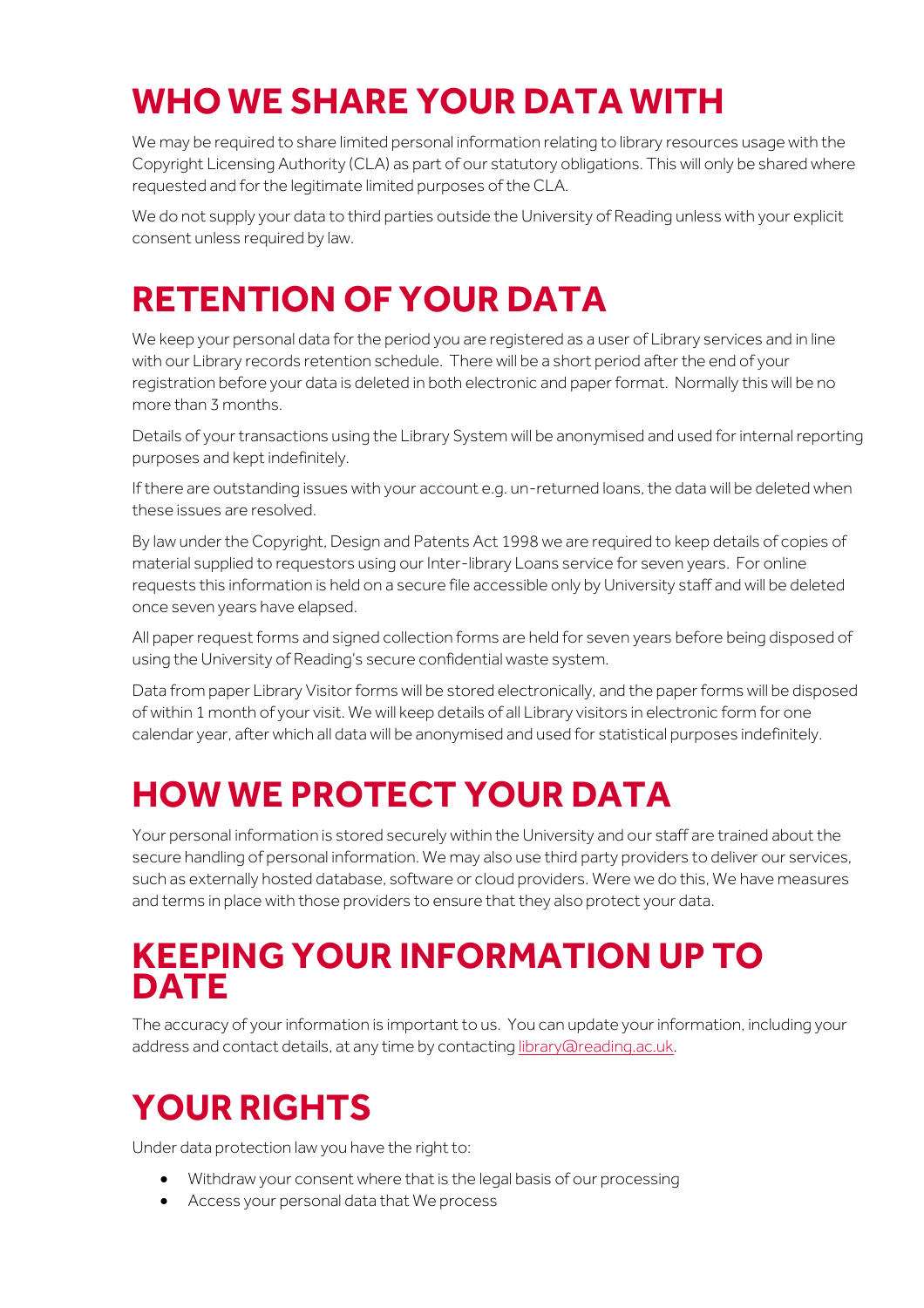- Rectify inaccuracies in personal data that We hold about you
- Be erased, that is your details to be removed from systems that We use to process your personal data
- Restrict the processing in certain ways
- Obtain a copy of your data in a commonly used electronic form; and
- Object to certain processing of your personal data by us

Please see the ICO website for further information on the above rights:

[https://ico.org.uk/for-organisations/guide-to-the-general-data-protection-regulation](https://ico.org.uk/for-organisations/guide-to-the-general-data-protection-regulation-gdpr/individual-rights/)[gdpr/individual-rights/](https://ico.org.uk/for-organisations/guide-to-the-general-data-protection-regulation-gdpr/individual-rights/)

If you would like to exercise your rights, or have any concerns regarding how We have handled your personal information please contact our Data Protection Office a[t imps@reading.ac.uk.](mailto:imps@reading.ac.uk)

Some rights are dependent on the lawful basis for processing your information. If We have legitimate grounds to not carry out your wishes, these will be explained to you in response to your request.

You also have the right to complain to the Information Commissioner's Office.

### **QUESTIONS ABOUT THIS NOTICE**

If there is anything in this notice that you are unclear about, please contact our Data Protection Officer, on the contact details below, who shall be happy to answer any queries you may have concerning this privacy notice or the way in which We process your personal data.

By mail: Information Management and Policy Services, The University of Reading, Whiteknights, PO Box 217, Reading RG6 6AH

By email[: imps@reading.ac.uk](mailto:imps@reading.ac.uk)

By phone: 0118 378 8981

Complaints can be referred to the Information Commissioners Office, the independent body who oversee Data Protection compliance in the UK.

https://ico.org.uk/make-a-complaint/

### **CHANGES TO THIS NOTICE**

We keep our privacy notice under reqular review to ensure best practice and compliance with the law. This privacy notice was last updated on 06/04/2020.

We may change this privacy notice from time to time. If We make significant changes in the way We treat your personal information We will make this clear on our website and may seek to notify you directly.

### **HOW TO CONTACT US**

If you have any questions about this notice, our University Data Protection Officer can be contacted at:

IMPS

University of Reading

Whiteknights

PO Box 217